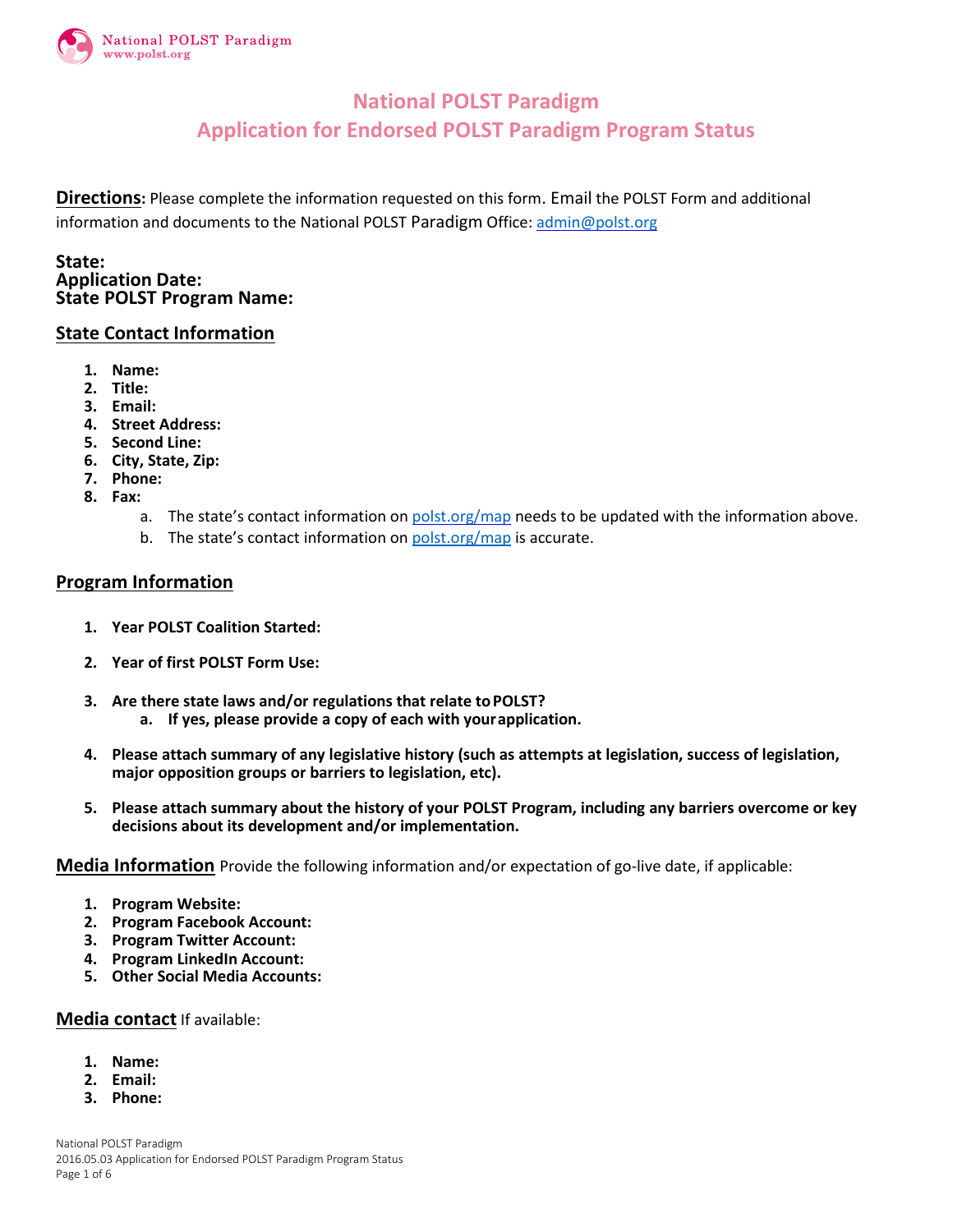

# **Evaluation for Endorsed POLST Paradigm Program Status**

POLST Program endorsement is based on the program's compliance with the programmatic and form elements listed below. Please indicate whether your POLST Program meets each requirement by indicating **Yes** or **No** for each item. Provide attachments requested with final submission.

|            | <b>POLST Program Requirements</b> |                                                                                                                                                                                                                                                                                                                                                                                                                                                                                                                                                                           |  |  |  |
|------------|-----------------------------------|---------------------------------------------------------------------------------------------------------------------------------------------------------------------------------------------------------------------------------------------------------------------------------------------------------------------------------------------------------------------------------------------------------------------------------------------------------------------------------------------------------------------------------------------------------------------------|--|--|--|
| <b>Yes</b> | <b>No</b>                         | Items 1-9 are Required Elements for Endorsed POLST Paradigm Programs                                                                                                                                                                                                                                                                                                                                                                                                                                                                                                      |  |  |  |
|            |                                   | 1. Program is a single statewide coalition that includes champions who are active in the program<br>implementation and education. Please attach a list of coalition members.                                                                                                                                                                                                                                                                                                                                                                                              |  |  |  |
|            |                                   | There is an entity within that is willing to accept ownership for the program (e.g., hospital<br>2.<br>association, state department of health, hospice and palliative care association, university-<br>affiliated ethics center, etc.) and has the financial resources to implement it.<br>Please identify entity:                                                                                                                                                                                                                                                       |  |  |  |
|            |                                   | Program promotes that completion of the POLST Form is voluntary.<br>3.                                                                                                                                                                                                                                                                                                                                                                                                                                                                                                    |  |  |  |
|            |                                   | Program promotes that the intended audience for use of POLST Forms are patients who<br>4.<br>are seriously ill ("serious advanced illness" for professionals) or frail for whom their<br>health care professional would not be surprised if they died within the year.                                                                                                                                                                                                                                                                                                    |  |  |  |
|            |                                   | Program promotes that completion of the POLST Form is based on shared decision making<br>5.<br>between the patient and his/her health care professional and that the POLST Form is<br>viewed as patient preferences documented as medical orders.                                                                                                                                                                                                                                                                                                                         |  |  |  |
|            |                                   | The program is the preferred practice for appropriate populations (see 4 above) for the process<br>6.<br>of advance care planning and the implementation of that planning across health<br>care settings (e.g., emergency medical services, long-term care, hospital, and hospice).                                                                                                                                                                                                                                                                                       |  |  |  |
|            |                                   | 7. There is ongoing training of health care professionals across the continuum of care about the<br>goals of the program, the creation and use of the form, and how to conduct a POLST<br>conversation to elicit and record patients' preferences as orders on a POLST Form. Please<br>provide copies of sample training materials such as PowerPoints, brochures and/or<br>guidelines.                                                                                                                                                                                   |  |  |  |
|            |                                   | The program shows evidence of consideration of the NPPTF document Seven Core Elements of<br>8.<br>Sustainability for State POLST Programs, found on polst.org.                                                                                                                                                                                                                                                                                                                                                                                                            |  |  |  |
|            |                                   | 9. There is a plan for an ongoing quality evaluation of the program and its implementation. The<br>program has or is in the process of identifying and building a research and quality assurance<br>component. Please see the POLST Quality and Research Toolkit (PQRsT) for suggestions. It is<br>crucial for each program to be able to receive feedback with regard to how it is functioning.                                                                                                                                                                          |  |  |  |
| <b>Yes</b> | <b>No</b>                         | Items 10-12 are strongly recommended for Endorsed POLST Programs                                                                                                                                                                                                                                                                                                                                                                                                                                                                                                          |  |  |  |
|            |                                   | 10. States accept POLST Paradigm Forms completed in other states (reciprocity).                                                                                                                                                                                                                                                                                                                                                                                                                                                                                           |  |  |  |
|            |                                   | 11. The POLST Program should support the National POLST Paradigm's Digital Media<br>Communication strategy by developing and maintaining a web presence that supports<br>polst.org by working with the National POLST Office to use state.polst.org as their website<br>or obtaining webpages through the National POLST Office (polst.org), to the extent possible.<br>Any website should include educational materials for patients and families as well as health<br>care professionals, information on how to obtain forms, and POLST Program contact<br>information. |  |  |  |
|            |                                   | 12. The POLST Program should support the National POLST Paradigm's Digital Media Communication<br>Strategy, including by providing content on a periodic basis.                                                                                                                                                                                                                                                                                                                                                                                                           |  |  |  |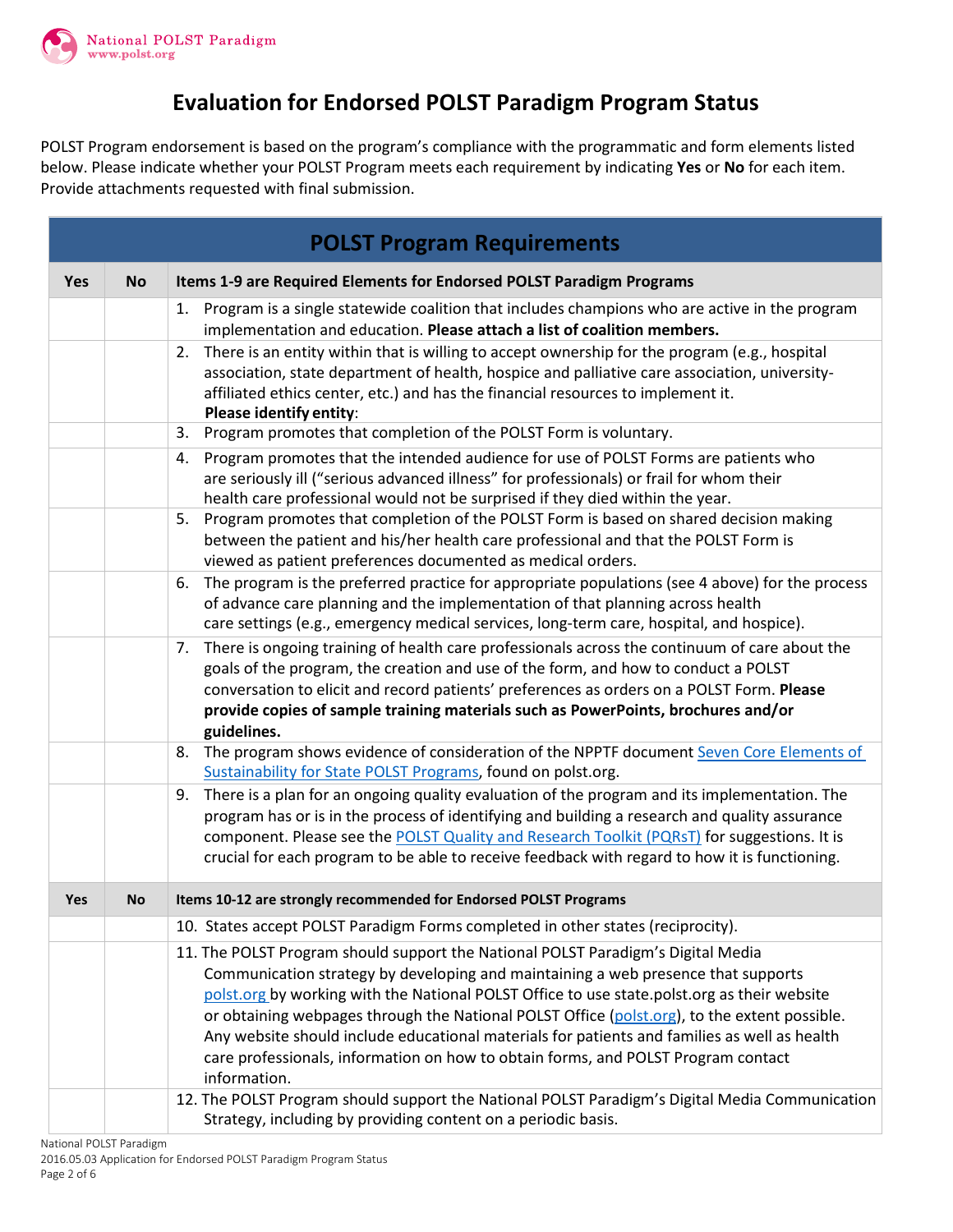

|     | <b>POLST Form Requirements</b> |                                                                                                                                                                                                  |  |  |  |
|-----|--------------------------------|--------------------------------------------------------------------------------------------------------------------------------------------------------------------------------------------------|--|--|--|
| Yes | <b>No</b>                      | Items 1-11 are required elements for Endorsed POLST Paradigm Forms                                                                                                                               |  |  |  |
|     |                                | The form clearly states that it is a "medical order".<br>1.                                                                                                                                      |  |  |  |
|     |                                | Patient identifying information is on all pages of the form.<br>2.                                                                                                                               |  |  |  |
|     |                                | The form is clearly not an advance directive nor combined with an advance directive, such as a<br>3.                                                                                             |  |  |  |
|     |                                | living will, health care power of attorney or other such document, and should not require any                                                                                                    |  |  |  |
|     |                                | witnesses or notarizations of patient signatures. Form shall not be combined with organ                                                                                                          |  |  |  |
|     |                                | donation authorization. Note: A POLST Form may document the existence of these other                                                                                                             |  |  |  |
|     |                                | documents but cannot be combined with them.                                                                                                                                                      |  |  |  |
|     |                                | The form requires a valid health care professional signature or electronic authentication<br>4.                                                                                                  |  |  |  |
|     |                                | (pursuant to state laws and regulations) and date of signature. Note: It is a regulatory standard                                                                                                |  |  |  |
|     |                                | that all medical orders indicate the date issued. The date will allow identification of the most<br>current order.                                                                               |  |  |  |
|     |                                | The form indicates with whom the order was discussed, the patient (if he/she has decision-<br>5.                                                                                                 |  |  |  |
|     |                                | making capacity) or the patient's surrogate (as identified by state law). Unless there is restrictive                                                                                            |  |  |  |
|     |                                | language in the state's law, the surrogate has the authority to complete an original and/or revise                                                                                               |  |  |  |
|     |                                | a POLST Form for a patient lacking decision-making capacity. If there is a restriction in state law                                                                                              |  |  |  |
|     |                                | about surrogate authority and POLST, please provide a copy of the relevant statute or<br>regulation.                                                                                             |  |  |  |
|     |                                | The form provides explicit direction about resuscitation (CPR) instructions or patient preferences<br>6.                                                                                         |  |  |  |
|     |                                | if the patient is pulseless and apneic.                                                                                                                                                          |  |  |  |
|     |                                | In addition to orders with regard to CPR, the form indicates the level of medical intervention for<br>7.                                                                                         |  |  |  |
|     |                                | the patient (exact wording for each level may vary from state to state) comfort measures; limited<br>additional interventions; or full interventions. Each level of intervention shall contain a |  |  |  |
|     |                                | description of the services to be provided and the site in which they will be provided. See 7A - 7C:                                                                                             |  |  |  |
|     |                                | 7A. "Comfort Measures". Clearly provides option for "comfort measures" as the focus of                                                                                                           |  |  |  |
|     |                                | treatment. Must provide instruction indicating that the patient is to be transferred if comfort                                                                                                  |  |  |  |
|     |                                | needs cannot be met in the patient's current setting. [Goal is to include language affirming a                                                                                                   |  |  |  |
|     |                                | patient's right to be transferred to receive comfort care.]                                                                                                                                      |  |  |  |
|     |                                | 7B. "Limited Additional Interventions". Clearly provides a separate option for "limited                                                                                                          |  |  |  |
|     |                                | additional interventions." This option includes measures for comfort as well as hospital                                                                                                         |  |  |  |
|     |                                | admission and treatment with IV fluids, antibiotics, and cardiac monitoring as appropriate.                                                                                                      |  |  |  |
|     |                                | This option does not include intubation, advanced airway interventions, or mechanical                                                                                                            |  |  |  |
|     |                                | ventilation. It may include less invasive airway support (e.g. CPAP, BiPAP) depending on                                                                                                         |  |  |  |
|     |                                | patient's preferences. Should include a statement "Avoid intensive care" or "Generally avoid<br>intensive care."                                                                                 |  |  |  |
|     |                                | 7C. "Full Interventions." The form clearly provides an option for "full interventions". Option                                                                                                   |  |  |  |
|     |                                | includes treatments such as intubation and mechanical ventilation in an intensive care unit.                                                                                                     |  |  |  |
|     |                                | Patients who are already receiving long-term mechanical ventilation may indicate treatment                                                                                                       |  |  |  |
|     |                                | limitations in the "Other Orders" space in the level of medical intervention section.                                                                                                            |  |  |  |
|     |                                | In section with orders for level of medical intervention, form must provide space for "Additional<br>8.                                                                                          |  |  |  |
|     |                                | Orders."<br>Form clearly states that food and fluids must be offered if feasible, regardless of level of                                                                                         |  |  |  |
|     |                                | 9.<br>care chosen.                                                                                                                                                                               |  |  |  |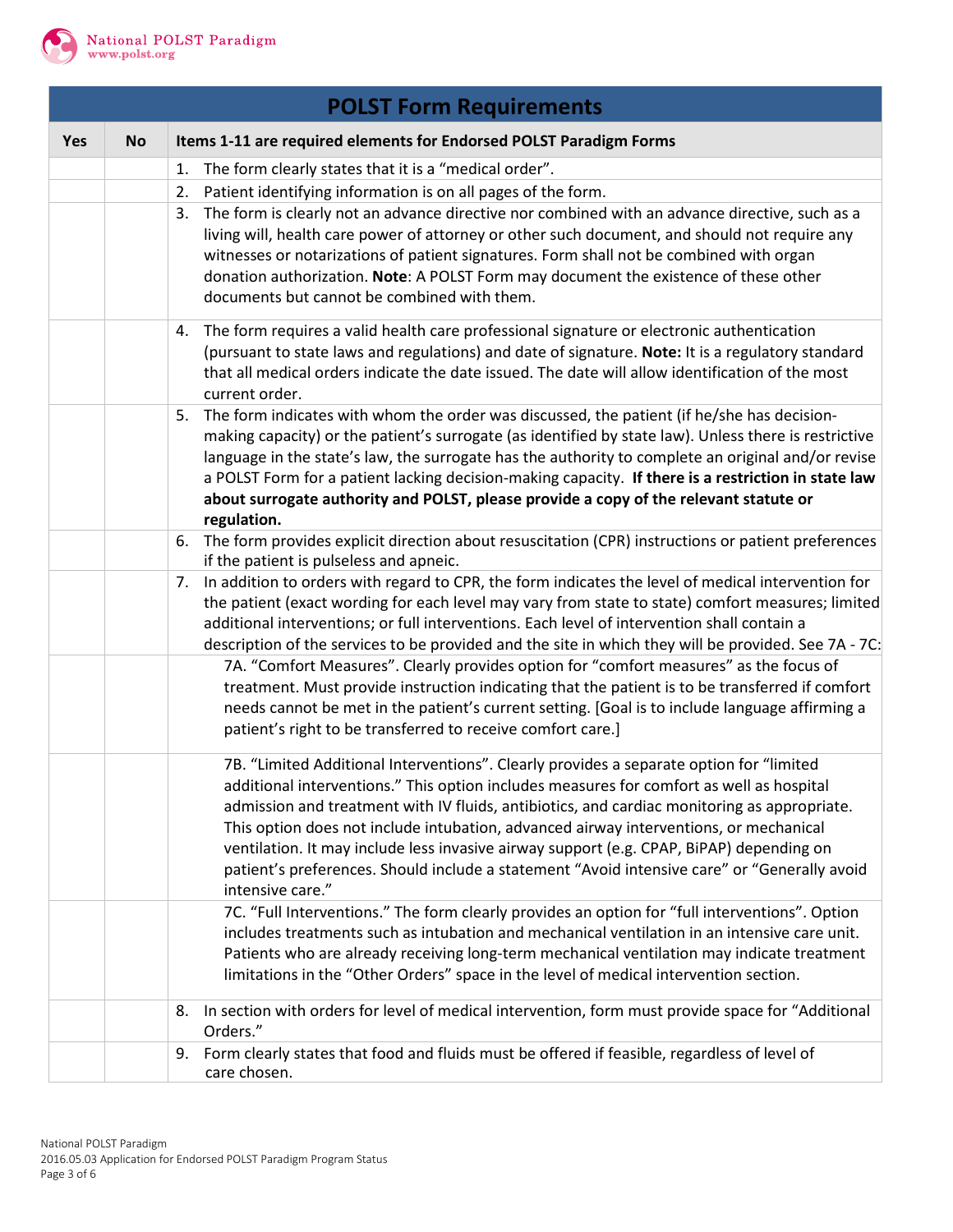

|     |           | 10. Form clearly states that comfort measures are always provided, regardless of level of treatment<br>chosen. Note: Preference is for "level of treatment" rather than "level of care" to avoid<br>confusion. Care should always be provided whereas treatment may be withheld based on<br>patient's preferences.                                                                                                                                                                                                                                                                                                                                                                                         |  |
|-----|-----------|------------------------------------------------------------------------------------------------------------------------------------------------------------------------------------------------------------------------------------------------------------------------------------------------------------------------------------------------------------------------------------------------------------------------------------------------------------------------------------------------------------------------------------------------------------------------------------------------------------------------------------------------------------------------------------------------------------|--|
|     |           | 11. The form does NOT contain any of the following language:<br>"Do not transfer the patient"<br>"Do not call 911"<br>Any language that could be interpreted as restricting or negating a patient's right<br>$\bullet$<br>to access comfort care.<br>Language defining or qualifying "futility".<br>$\bullet$                                                                                                                                                                                                                                                                                                                                                                                              |  |
| Yes | <b>No</b> | Items 12-22 are form elements strongly recommended by the NPPTF for Endorsed POLST<br>Paradigm Forms. While Endorsed POLST Forms need not have all these items, they must comply<br>with most of these items.                                                                                                                                                                                                                                                                                                                                                                                                                                                                                              |  |
|     |           | 12. The form is uniquely identifiable (e.g., unique color) and standardized within the state.                                                                                                                                                                                                                                                                                                                                                                                                                                                                                                                                                                                                              |  |
|     |           | 13. The form indicates on the front page (ideally all pages) the name of the state.                                                                                                                                                                                                                                                                                                                                                                                                                                                                                                                                                                                                                        |  |
|     |           | 14. Language should be positive and easily understood. (For example, the comfort measures<br>description might read "Treat with dignity and respect. Keep clean, warm, and dry. Use<br>medication by any route" and should avoid negative language suggesting that care and/or<br>comfort of the patient are being denied, "Do not intubate or transport")                                                                                                                                                                                                                                                                                                                                                 |  |
|     |           | 15. The original form need not be present at the time of emergency. Form should explicitly<br>state that faxed, copied or electronic versions of the form are legal and valid.                                                                                                                                                                                                                                                                                                                                                                                                                                                                                                                             |  |
|     |           | 16. The form should NOT contain the following language: Form is rescinded during surgeries,<br>invasive procedures and/or hospital stays. Note: POLST is primarily for out-of-hospital and<br>transition-of-care settings such as the Emergency Department. POLST orders are used to guide<br>hospital admission orders and should be reviewed (and revised as necessary) upon discharge.                                                                                                                                                                                                                                                                                                                  |  |
|     |           | 17. All medical orders should be on the first page of the form.                                                                                                                                                                                                                                                                                                                                                                                                                                                                                                                                                                                                                                            |  |
|     |           | 18. The form should have the following language included on them: "HIPAA permits disclosure to<br>health care professionals as necessary for treatment."                                                                                                                                                                                                                                                                                                                                                                                                                                                                                                                                                   |  |
|     |           | 19. As allowed by statute and regulations, POLST Forms should require the patient's (or the<br>patient's surrogate): (a) signature; (b) attestation; or (c) witnessed verbal consent. Requiring<br>one of these items provides evidence that the patient or his/her surrogate have reviewed the<br>form, agree with the orders on the form, and that the orders accurately convey their<br>preferences. To increase accountability, it is especially important that programs being<br>established without a governing state statute or regulation develop a process for POLST Form<br>completion that documents review and approval of the form by the patient or the patient's<br>surrogate has occurred. |  |
|     |           | 20. The form should provide information on how to obtain additional forms.                                                                                                                                                                                                                                                                                                                                                                                                                                                                                                                                                                                                                                 |  |
|     |           | 21. The form should provide directions and have specific sections for: (a) completing the form; (b)<br>using the form; (c) updating the form; (d) revoking or voiding the form; and (e) submission to<br>the Registry (if applicable). Directions on revocation or voiding the form should be kept<br>separate for easy navigation.                                                                                                                                                                                                                                                                                                                                                                        |  |
|     |           | 22. There should be a section next to the date of the health care professional's signature for the time<br>of completion. The time of the completion of the form should be entered in addition to the date<br>to comply with good practice and regulations in most health care settings.                                                                                                                                                                                                                                                                                                                                                                                                                   |  |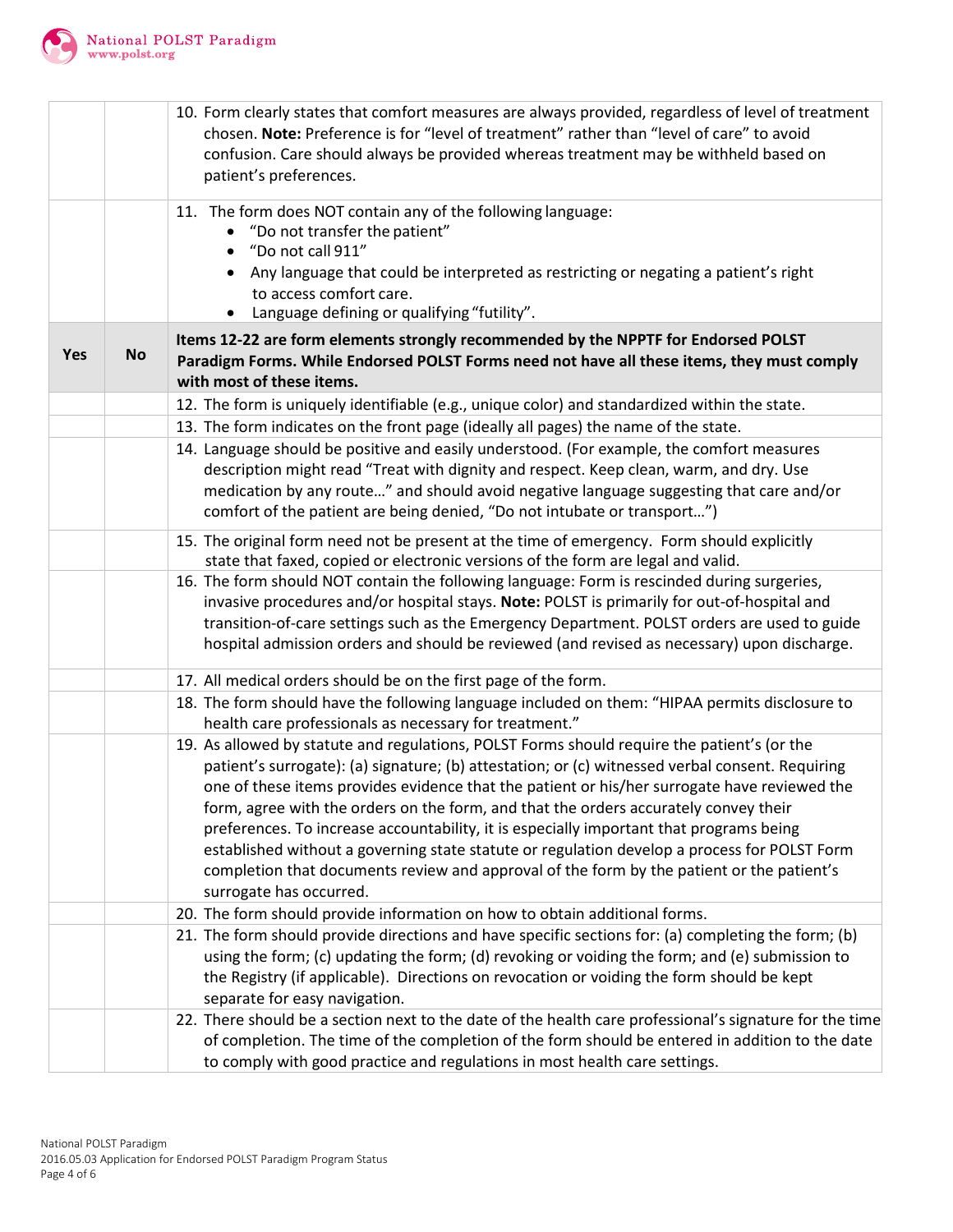

#### **I. POLST Paradigm Form Use** Please respond based on current use.

- **(1) In creating the POLST Form, did the program review the endorsement requirements?**
	- a. Yes
	- b. No explain why not

#### **(2) POLST Forms are used in the following settings:**

- a. Long Term Care Facilities
- b. Hospice Facilities
- c. Nursing Homes
- d. Hospitals

#### **(3) POLST Forms are used**:

- **b.** Statewide
- $\Box$ b. Regionally please provide summary of regions and plans for statewide implementation.
- $\overline{\Box}$ . Pilot Programs- please provide a brief summary of the pilot programs and plans for statewide implementation.

#### **(4) POLST Form distribution/use:**

- a. # of Forms distributed per year:
- b. Use of Forms by those 18 years old or younger:
- c. Are POLST Forms distributed from a central location?
	- i. If no, how are POLST Forms distributed?

#### **(5) POLST Form revisions:**

- a. How often is the POLST Form reviewed and revised?
- b. Who/what group revises the POLST Form?
- c. How are updated POLST Forms distributed?

**II. POLST Policies** Provide sample copies of policies relating to POLST use in health care settings (hospitals, EMS, nursing homes, etc). If no policies exist, please explain why not.

#### **III. POLST Program Management**

- **(1) Describe how the POLST Program is managed:**
- **(2) Describe any quality assurance measures the POLST Program implements:**
- **(3) Describe how the POLST Program incorporates the** [Seven Core Elements for Sustainability](http://polst.org/implementation-steps-and-materials/)**:**

#### **IV. POLST Education**

- **(1) Describe training and educational materials available for health care professionals:**
- **(2) Describe training and educational materials available for patients and the public:**